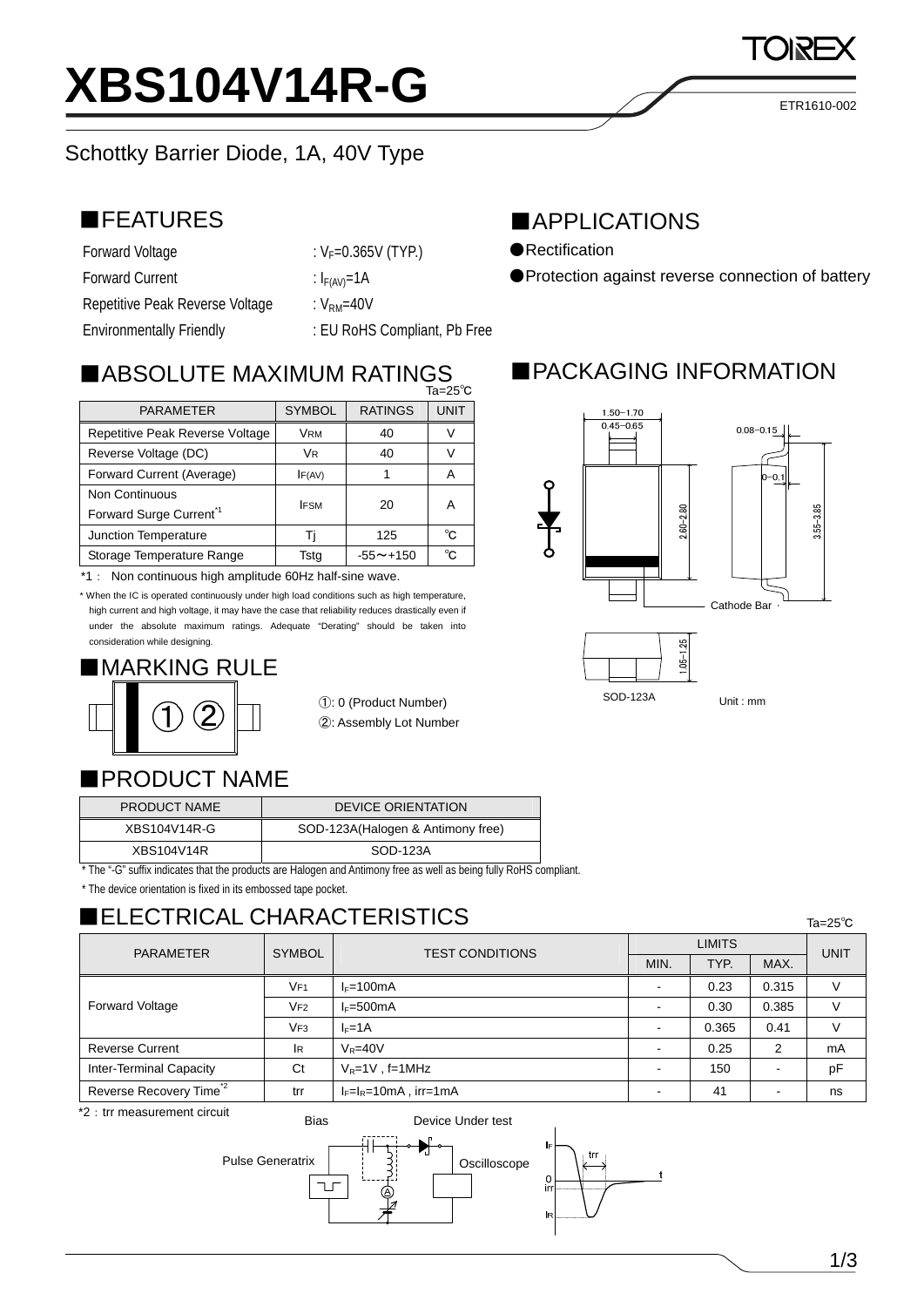### ■TYPICAL PERFORMANCE CHARACTERISTICS

(1) Forward Current vs. Forward Voltage (2) Reverse Current vs. Reverse Voltage









(3) Forward Voltage vs. Operating Temperature (4) Reverse Current vs. Operating Temperature



(5) Inter-Terminal Capacity vs. Reverse Voltage (6) Average Forward Current vs. Operating Temperature